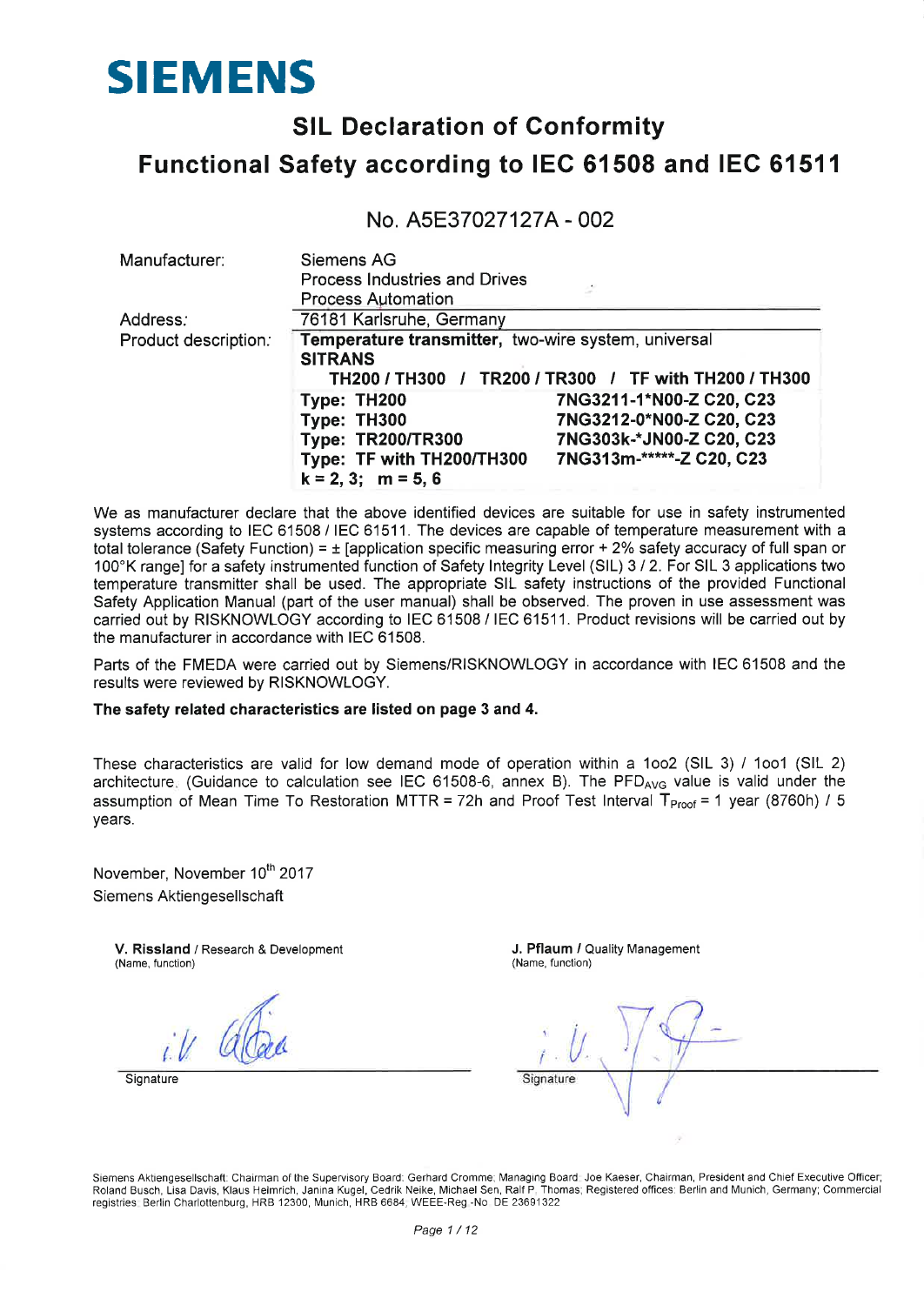# **SIEMENS**

# SIL Konformitätserklärung

Funktionale Sicherheit gemäß den Normen IEC 61508 und IEC 61511

## Nr. A5E37027127A - 002

| Hersteller:         | <b>Siemens AG</b>                                                                                             |                                                                                                              |
|---------------------|---------------------------------------------------------------------------------------------------------------|--------------------------------------------------------------------------------------------------------------|
|                     | Process Industries and Drives                                                                                 |                                                                                                              |
|                     | <b>Process Automation</b>                                                                                     |                                                                                                              |
| Anschrift:          | 76181 Karlsruhe, Germany                                                                                      |                                                                                                              |
| Produktbezeichnung: | Temperaturmessumformer, Zweileitertechnik, Universal<br><b>SITRANS</b>                                        | TH200 / TH300 / TR200 / TR300 / TF mit TH200 / TH300                                                         |
|                     | <b>Typ: TH200</b><br><b>Typ: TH300</b><br>Typ: TR200/TR300<br>Typ: TF mit TH200/TH300<br>$k = 2, 3; m = 5, 6$ | 7NG3211-1*N00-Z C20, C23<br>7NG3212-0*N00-Z C20, C23<br>7NG303k-*JN00-Z C20, C23<br>7NG313m-*****-Z C20, C23 |

Wir als Hersteller erklären hiermit, dass die oben genannten Geräte für den Einsatz in einem technischen Sicherheitssystem nach IEC 61508 / IEC 61511 geeignet sind. Die Geräte sind zur Temperaturmessung in einem technischen Sicherheitssystem bis Sicherheits-Integritätslevel (SIL) 3 / 2 mit einer Genauigkeit (Sicherheitsfunktion) = ± [anwendungsspezifischer Messfehler + 2% Sicherheitsgenauigkeit bezogen auf die vollen Messspanne oder 100°K Messspanne] geeignet. Für SIL 3 Anwendungen müssen 2 Temperaturtransmitter verwendet werden. Die entsprechenden SIL Sicherheitsanweisungen des<br>bereitgestellten Sicherheitshandbuchs (Teil des Anwenderhandbuchs) müssen befolgt werden. Die Betriebsbewährungsbeurteilung wurde durch RISKNOWLOGY aufgrund der IEC 61508 / IEC 61511 ausgeführt. Produktänderungen werden vom Hersteller nach den Anforderungen der IEC 61508 durchgeführt.

Teile der FMEDA wurde von Siemens/RISKNOWLOGY entsprechend der IEC 61508 durchgeführt und die Ergebnisse von RISKNOWLOGY reviewt.

#### Die Sicherheitskennzahlen sind auf Seite 3 und 4 aufgeführt.

Diese Kennzahlen sind gültig für eine Betriebsart mit niedriger Anforderungsrate in einer 1oo2 (SIL 3) / 1001 (SIL 2) Architektur (Anleitung zur Berechnung siehe in IEC 61508-6, Anhang B). Der Der PFD<sub>AVG</sub> Wert ist gültig unter der Annahme von einer mittleren Dauer bis zur Wiederherstellung MTTR = 72h und einem Intervall für die Wiederholungsprüfung T<sub>Proof</sub> = 1 Jahr (8760h) / 5 Jahre.

Karlsruhe, 10.11.2017 Siemens Aktiengesellschaft

V. Rissland / Research & Development (Name, Funktion)

Unterschrift

J. Pflaum / Quality Management (Name, Funktion)

Unterschrift

Siemens Aktiengesellschaft: Vorsitzender des Aufsichtsrats. Gerhard Cromme: Vorstand: Joe Kaeser, Vorsitzender; Roland Busch, Lisa Davis, Klaus Helmrich, Janina Kugel, Cedrik Neike, Michael Sen, Ralf P. Thomas; Sitz der Gesellschaft: Berlin und München, Deutschland, Registergericht: Berlin Charlottenburg, HRB 12300, München, HRB 6684; WEEE-Reg -Nr, DE 23691322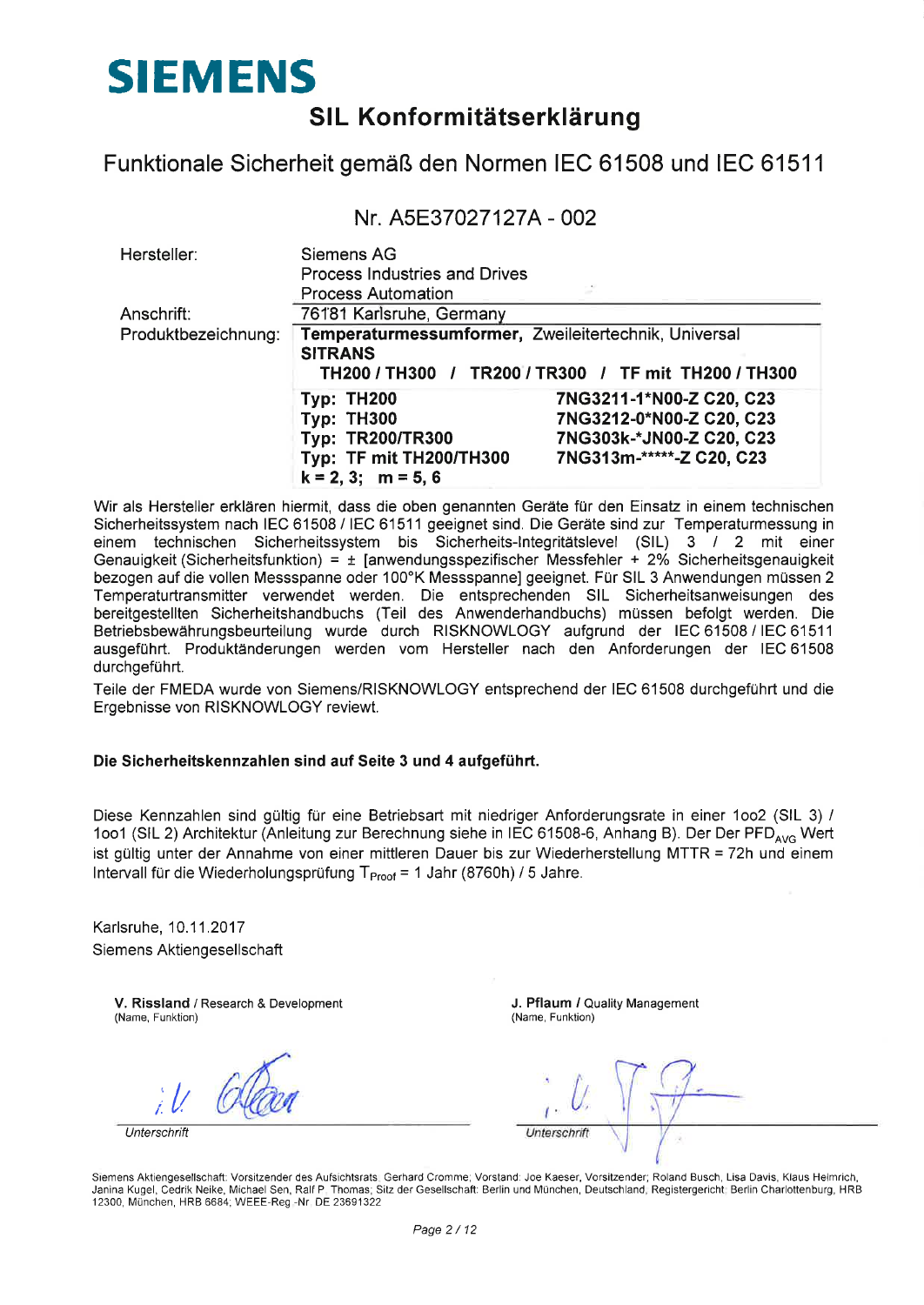# **SIL Declaration of Conformity / SIL Konformitätserklärung**

| Product description:<br>Produktbezeichnung | Temperature transmitter / Temperaturmessumformer<br>two-wire system, universal /<br>SITRANS TH200 / TH300<br>Zweileitertechnik, Universal<br>Type / Typ: TH200 7NG3211-1*N00-Z C20, C23<br>TH300 7NG3212-0*N00-Z C20, C23 |
|--------------------------------------------|---------------------------------------------------------------------------------------------------------------------------------------------------------------------------------------------------------------------------|
|                                            | Hardware: 01.00 / 01.02, Firmware: 01.01.07                                                                                                                                                                               |

| <b>Safety Related Characteristics</b>                                     | 7NG3211-1*N00-Z C23                |                                  |                          | 7NG3211-1*N00-Z C20, C23 |
|---------------------------------------------------------------------------|------------------------------------|----------------------------------|--------------------------|--------------------------|
|                                                                           |                                    | 7NG3212-0*N00-Z C23              | 7NG3212-0*N00-Z C20, C23 |                          |
|                                                                           |                                    | 1002 architecture                |                          | 1001 architecture        |
|                                                                           | <b>Full Span</b>                   | Range: 100°K                     | <b>Full Span</b>         | Range: 100°K             |
| <b>Device Type</b>                                                        | в                                  | в                                | в                        | в                        |
| <b>SIL</b> Safety Integrity Level                                         | 3                                  | 3                                | 2                        | 2                        |
| <b>HFT</b>                                                                |                                    |                                  | 0                        | 0                        |
| <b>PFD</b> <sub>AVG</sub> (β = 2% / 5%) for 1 year (T <sub>Proof</sub> )  | $1,78*10-6$ /<br>$4.5*10^{-6}$     | $2,35*10^{-6}$<br>$5,85*10^{-6}$ | $5,5*10^4$               | $5,94*10^{4}$            |
| <b>PFD</b> <sub>AVG</sub> (β = 2% / 5%) for 5 years (T <sub>Proof</sub> ) | $6,97*10^{-6}$ /<br>$1,74*10^{-5}$ | $9,93*10^{-6}$<br>$2,44*10^{-5}$ | $2,76*10^{-3}$           | $2,87*10^{-3}$           |
| <b>SFF</b> Safe Failure Fraction                                          | 97%                                | 96%                              | 76 %                     | 76 %                     |
| $\lambda_{SD}$ Safe detected Failure Rate                                 | 0 FIT                              | 0 FIT                            | 0 FIT                    | 0 FIT                    |
| $\lambda_{\text{SU}}$ Safe undetected Failure Rate                        | <b>190 FIT</b>                     | <b>190 FIT</b>                   | <b>190 FIT</b>           | <b>189 FIT</b>           |
| $\lambda_{DD}$ Dangerous detected Failure Rate                            | <b>337 FIT</b>                     | <b>331 FIT</b>                   | <b>225 FIT</b>           | <b>222 FIT</b>           |
| $\lambda_{\text{nu}}$ Dangerous undetected Failure Rate                   | <b>14,8 FIT</b>                    | <b>21 FIT</b>                    | <b>126 FIT</b>           | <b>130 FIT</b>           |

Product description*: Produktbezeichnung* 

**Temperature transmitter / Temperaturmessumformer SITRANS TR200 / TR300** two-wire system, universal / Zweileitertechnik, Universal **Type / Typ: TR200 7NG3032-\*JN00-Z C20, C23 TR300 7NG3033-\*JN00-Z C20, C23** 

Hardware: 01.00 / 01.02, Firmware: 01.01.07

| <b>Safety Related Characteristics</b>                                     | 7NG3032-*JN00-Z C23<br>7NG3033-*JN00-Z C23 |                                    | 7NG3032-*JN00-Z C20, C23<br>7NG3033-*JN00-Z C20, C23 |                   |
|---------------------------------------------------------------------------|--------------------------------------------|------------------------------------|------------------------------------------------------|-------------------|
|                                                                           |                                            | 1002 architecture                  |                                                      | 1001 architecture |
|                                                                           | <b>Full Span</b>                           | Range: 100°K                       | <b>Full Span</b>                                     | Range: 100°K      |
| <b>Device Type</b>                                                        | в                                          | в                                  | в                                                    | в                 |
| <b>SIL</b> Safety Integrity Level                                         | 3                                          | 3                                  | $\mathbf{2}$                                         | $\mathbf{2}$      |
| <b>HFT</b>                                                                |                                            |                                    | O                                                    | $\bf{0}$          |
| <b>PFD</b> <sub>AVG</sub> (β = 2% / 5%) for 1 year (T <sub>Proof</sub> )  | $1,7*10^{-6}$<br>$4.3*10^{-6}$             | $2,26*10^{-6}$ /<br>$5,63*10^{-6}$ | $5,6*10-4$                                           | $5,94*10^{-4}$    |
| PFD <sub>avG</sub> ( $\beta$ = 2% / 5%) for 5 years (T <sub>Proof</sub> ) | $6,6*10^{6}$ /<br>$1,64*10^{-5}$           | $9,49*10^{6}$<br>$2,33*10^{-5}$    | $2,8*10^{-3}$                                        | $2,87*10^{-3}$    |
| <b>SFF</b> Safe Failure Fraction                                          | $97 \%$                                    | $96 \%$                            | <b>76 %</b>                                          | <b>75 %</b>       |
| $\lambda_{SD}$ Safe detected Failure Rate                                 | 0 FIT                                      | 0 FIT                              | 0 FIT                                                | 0 FIT             |
| $\lambda_{\text{SU}}$ Safe undetected Failure Rate                        | <b>190 FIT</b>                             | <b>189 FIT</b>                     | <b>189 FIT</b>                                       | <b>189 FIT</b>    |
| $\lambda_{DD}$ Dangerous detected Failure Rate                            | <b>336 FIT</b>                             | <b>330 FIT</b>                     | <b>223 FIT</b>                                       | <b>220 FIT</b>    |
| $\lambda_{\text{nu}}$ Dangerous undetected Failure Rate                   | <b>13.9 FIT</b>                            | <b>20 FIT</b>                      | <b>127 FIT</b>                                       | <b>130 FIT</b>    |

Siemens Aktiengesellschaft: Chairman of the Supervisory Board: Gerhard Cromme; Managing Board: Joe Kaeser, Chairman, President and Chief Executive Officer;<br>Roland Busch, Lisa Davis, Klaus Helmrich, Janina Kugel, Cedrik Nei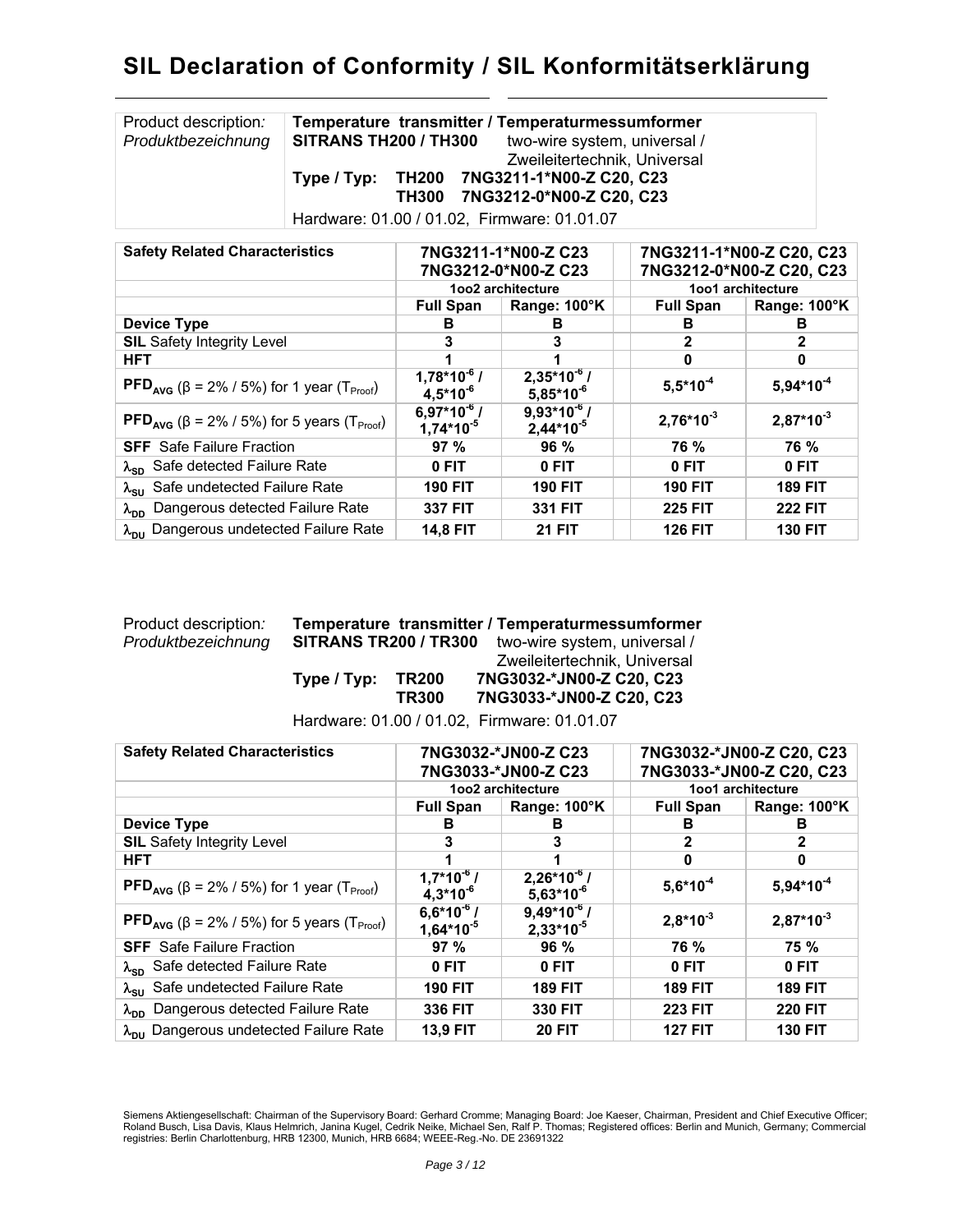# **SIL Declaration of Conformity / SIL Konformitätserklärung**

Product description*: Produktbezeichnung*

# **Temperature transmitter / Temperaturmessumformer SITRANS TF with TH200 / TH300** two-wire system, universal

Zweileitertechnik, Universal

**Type / Typ: TF with TH200 7NG3135-\*\*\*\*\*-Z C20, C23 TF with TH300 7NG3136-\*\*\*\*\*-Z C20, C23**

Hardware: 01.00 / 01.02, Firmware: 01.01.07

| <b>Safety Related Characteristics</b>                                          | 7NG3135-*****-Z C23<br>7NG3136-*****-Z C23 |                                    | 7NG3135-*****-Z C20, C23<br>7NG3136-*****-Z C20, C23 |                       |
|--------------------------------------------------------------------------------|--------------------------------------------|------------------------------------|------------------------------------------------------|-----------------------|
|                                                                                |                                            | 1002 architecture                  |                                                      | 1oo1 architecture     |
|                                                                                | <b>Full Span</b>                           | Range: 100°K                       | <b>Full Span</b>                                     | Range: 100°K          |
| <b>Device Type</b>                                                             | в                                          | в                                  | в                                                    | в                     |
| <b>SIL</b> Safety Integrity Level                                              | 3                                          | 3                                  |                                                      | 2                     |
| <b>HFT</b>                                                                     |                                            |                                    | 0                                                    | 0                     |
| <b>PFD<sub>AVG</sub></b> ( $\beta$ = 2% / 5%) for 1 year (T <sub>Proof</sub> ) | $2,13*10-6$<br>$5.3*10^{-6}$               | $2,69*10^{-6}$ /<br>$6,69*10^{-6}$ | $6,9*10^{-4}$                                        | 7,42*10 <sup>-4</sup> |
| <b>PFD</b> <sub>AVG</sub> (β = 2% / 5%) for 5 years (T <sub>Proof</sub> )      | $7,9*10^{-6}$ /<br>$1,98*10^{-5}$          | $1,09*10-5$ /<br>$2,67*10^{-5}$    | $3,5*10^{-3}$                                        | $3,56*10^{-3}$        |
| <b>SFF</b> Safe Failure Fraction                                               | 98%                                        | 96%                                | <b>77 %</b>                                          | <b>76 %</b>           |
| $\lambda_{SD}$ Safe detected Failure Rate                                      | 0 FIT                                      | 0 FIT                              | 0 FIT                                                | 0 FIT                 |
| $\lambda_{\text{SU}}$ Safe undetected Failure Rate                             | <b>207 FIT</b>                             | <b>207 FIT</b>                     | <b>207 FIT</b>                                       | <b>206 FIT</b>        |
| $\lambda_{DD}$ Dangerous detected Failure Rate                                 | <b>469 FIT</b>                             | <b>463 FIT</b>                     | <b>327 FIT</b>                                       | <b>324 FIT</b>        |
| $\lambda_{\text{DU}}$ Dangerous undetected Failure Rate                        | <b>16,6 FIT</b>                            | <b>22 FIT</b>                      | <b>158 FIT</b>                                       | <b>161 FIT</b>        |

Siemens Aktiengesellschaft: Chairman of the Supervisory Board: Gerhard Cromme; Managing Board: Joe Kaeser, Chairman, President and Chief Executive Officer;<br>Roland Busch, Lisa Davis, Klaus Helmrich, Janina Kugel, Cedrik Nei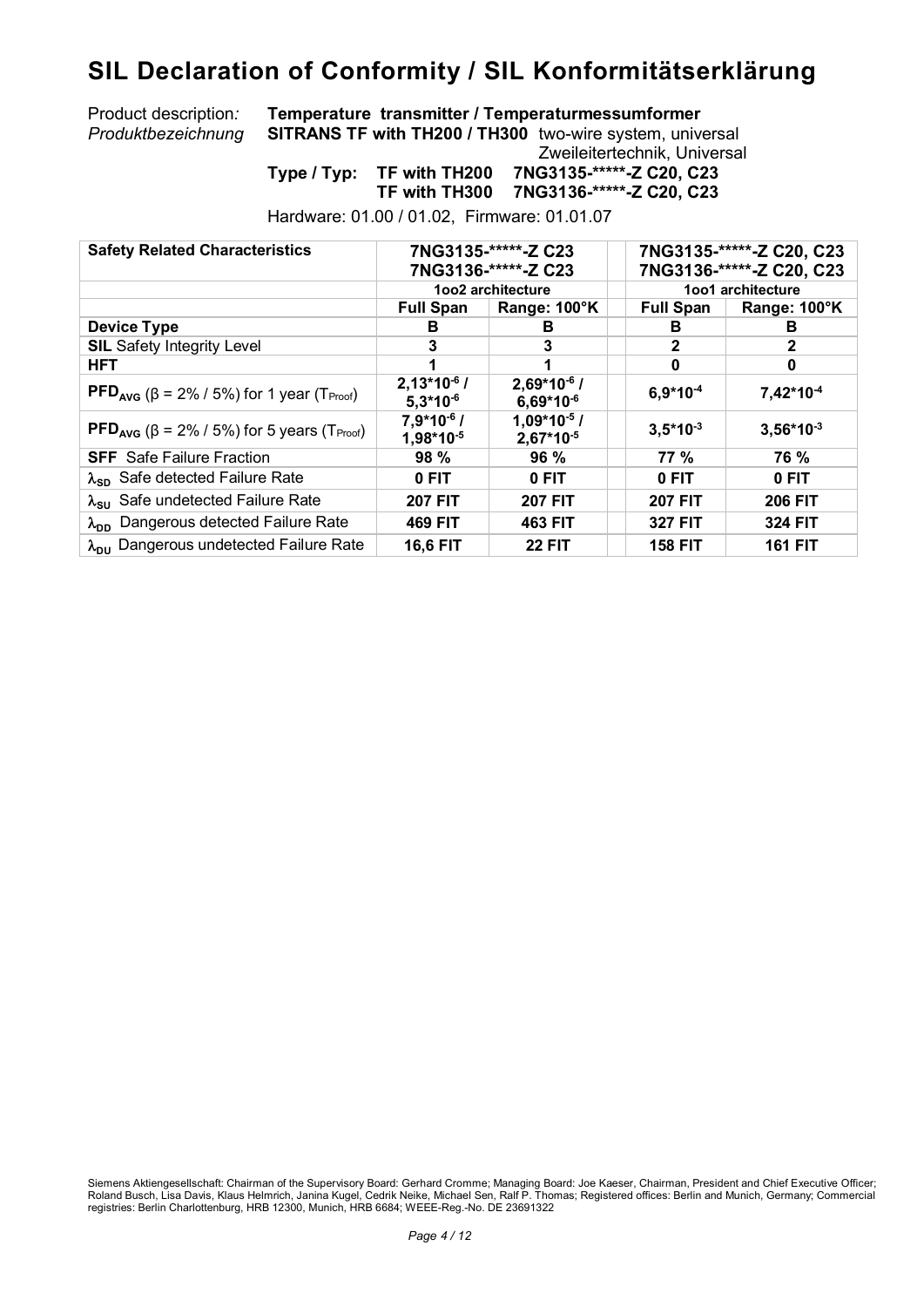## **Additional information:**

# **Calculation of failure rates of a sensor using the example of TH200 / TH300 system.**

The calculation for the other temperature transmitters TR200 / TR300, TF with TH200 / TH300 is similar.

### **1 Using the FMEDA results**

The temperature transmitters SITRANS TH200 / TH300 with 4...20 mA output together with a temperature sensing device become a temperature sensor assembly. When using the results of this FMEDA in a SIL verification assessment, the failure rates and failure modes of the temperature sensing device must be considered.

#### **1.1 SITRANS TH200 / TH300 with thermocouple**

The failure mode distributions for thermocouples vary in published literature. But there is strong agreement that open circuit or "burn-out" failure is the dominant failure mode. While some estimates put this failure mode at 99%, a more conservative failure rate distribution suitable for SIS applications is shown in Table 1 to Table 3 when thermocouples are connected to the temperature transmitters SITRANS TH200 / TH300 with 4...20 mA output. The drift failure mode is primarily due to thermocouple aging. The temperature transmitters SITRANS TH200 / TH300 with 4...20 mA output will detect a thermocouple open circuit (burn-out) failure and drive their output to the specified failure state.

#### **Table 1** Typical failure rates for thermocouples (with extension wire)

| <b>Thermocouple Failure Mode Distribution</b> | <b>Low Stress</b> | <b>High Stress</b> | Classification      |  |  |  |
|-----------------------------------------------|-------------------|--------------------|---------------------|--|--|--|
| Open Circuit (Burn-out)                       | 900 FIT           | 18000 FIT          | Ann                 |  |  |  |
| Short Circuit (Temperature measurement error) | 50 FIT            | 1000 FIT           | A <sub>DU1</sub>    |  |  |  |
| Drift (Temperature measurement error)         | 50 FIT            | 1000 FIT           | $\Lambda_{\rm DU2}$ |  |  |  |

#### **Table 2** Typical failure rates for thermocouples (close coupled)

| <b>Thermocouple Failure Mode Distribution</b> | <b>Low Stress</b> | <b>High Stress</b> | <b>Classification</b> |
|-----------------------------------------------|-------------------|--------------------|-----------------------|
| Open Circuit (Burn-out)                       | 95 FIT            | 1900 FIT           | <b>A</b> DD           |
| Short Circuit (Temperature measurement error) | 4 FIT             | 80 FIT             | A <sub>DU1</sub>      |
| Drift (Temperature measurement error)         | 1 FIT             | 20 FIT             | A <sub>DU2</sub>      |

#### **Table 3** Typical failure rates for thermocouples (on PCB board)

| <b>Thermocouple Failure Mode Distribution</b> | <b>Low Stress</b> | <b>Classification</b> |
|-----------------------------------------------|-------------------|-----------------------|
| Open Circuit (Burn-out)                       | 19 FIT            | <b>A</b> nn           |
| Short Circuit (Temperature measurement error) | $0.8$ FIT         | Anu1                  |
| Drift (Temperature measurement error)         | $0.2$ FIT         | <b>A</b> DU2          |

#### *Definitions:*

- *Low stress applies to a low vibration environment or the use of a cushioned sensor.*
- *High stress relates to a high vibration environment.*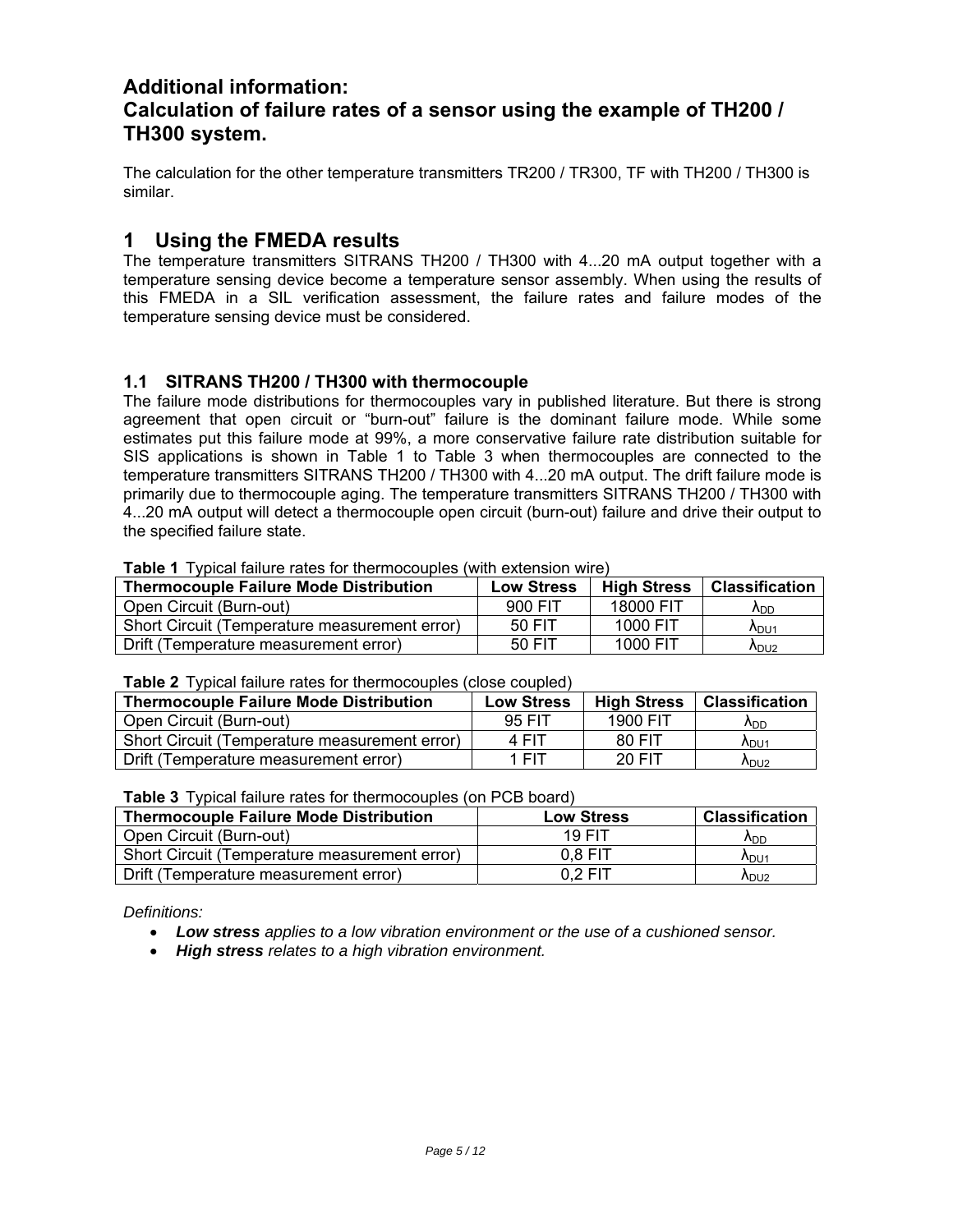#### **Example calculation**

A complete temperature sensor assembly consisting of

- the temperature transmitters SITRANS TH200 / TH300 with 4...20 mA output and
- a close coupled thermocouple in low stress environment

can be modeled by considering a series of subsystem where a failure occurs if there is a failure in either component. For such a system, failure rates are added.

Assuming that the temperature transmitters SITRANS TH200 / TH300 with 4...20 mA output will go to the predefined alarm state on detected failures of the thermocouple, the failure rate contribution for a close coupled thermocouple in a low stress environment is  $(\rightarrow$  Table 2):

- $\lambda_{\text{DD all}} = 95$  FIT (open is a detectable failure)
- $\lambda_{\text{DU all}} = \lambda_{\text{DU1}} + \lambda_{\text{DU2}} = 4$  FIT+ 1 FIT = 5 FIT

This results in a failure rate distribution, SFF and PFD<sub>AVG</sub> (assuming  $T_{Proof} = 1$  year) to:

**Table 4** SITRANS TH200 / TH300 and a close coupled thermocouple in low stress environment (SIL 2):

|                                                                | ΛsD   | Λsυ            | <b>A</b> <sub>D</sub> | <b>A<sub>DU</sub></b> | <b>SFF</b> | <b>PFD<sub>AVG</sub></b> |
|----------------------------------------------------------------|-------|----------------|-----------------------|-----------------------|------------|--------------------------|
| TH200 / TH300 (SIL 2)                                          | 0 FIT | <b>190 FIT</b> | <b>225 FIT</b>        | <b>126 FIT</b>        |            |                          |
| Close coupled<br>I thermocouple in a low<br>stress environment | 0 FIT | 0 FIT          | 95 FIT                | $5$ FIT               |            |                          |
| <b>Result</b>                                                  | 0 FIT | <b>190 FIT</b> | <b>320 FIT</b>        | <b>131 FIT</b>        | 79%        | 6,1E-04                  |

These numbers could be used in safety instrumented function SIL verification calculations for this set of assumptions.

According a recommendation from RISKNOWLOGY the approach for a SIL 3 calculation is a bit different (1 year,  $β = 5\%$ ):

- $\lambda_{\text{DD all}} = \lambda_{\text{DD}} + (\lambda_{\text{DU1}} + \lambda_{\text{DU2}}) * 0.95 = 95$  FIT + (4 FIT + 1FIT) \* 0.95 = 99.75 FIT (open is detectable failure)
- $\lambda_{\text{DU all}} = (\lambda_{\text{DU1}} + \lambda_{\text{DU2}}) * 0.05 = (4 \text{ FIT} + 1 \text{ FIT}) * 0.05 = 0.25 \text{ FIT}$

**Table 5** SITRANS TH200 / TH300 and a close coupled thermocouple in low stress environment (SIL 3):

|                                                              | <b>A</b> sp | Λ <sub>SU</sub> | <b>A</b> <sub>DD</sub> | <b>A</b> <sub>DU</sub> | <b>SFF</b> | <b>PFD<sub>AVG</sub></b> |
|--------------------------------------------------------------|-------------|-----------------|------------------------|------------------------|------------|--------------------------|
| TH200 / TH300 (SIL 3)                                        | 0 FIT       | 190 FIT         | 337 FIT                | 14,8 FIT               |            |                          |
| Close coupled<br>thermocouple in a low<br>stress environment | 0 FIT       | 0 FIT           | 99,75 FIT              | $0.25$ FIT             |            |                          |
| <b>Result</b>                                                | 0 FIT       | <b>190 FIT</b>  | 436,75FIT              | <b>15,05 FIT</b>       | 97%        | 4.9E-06                  |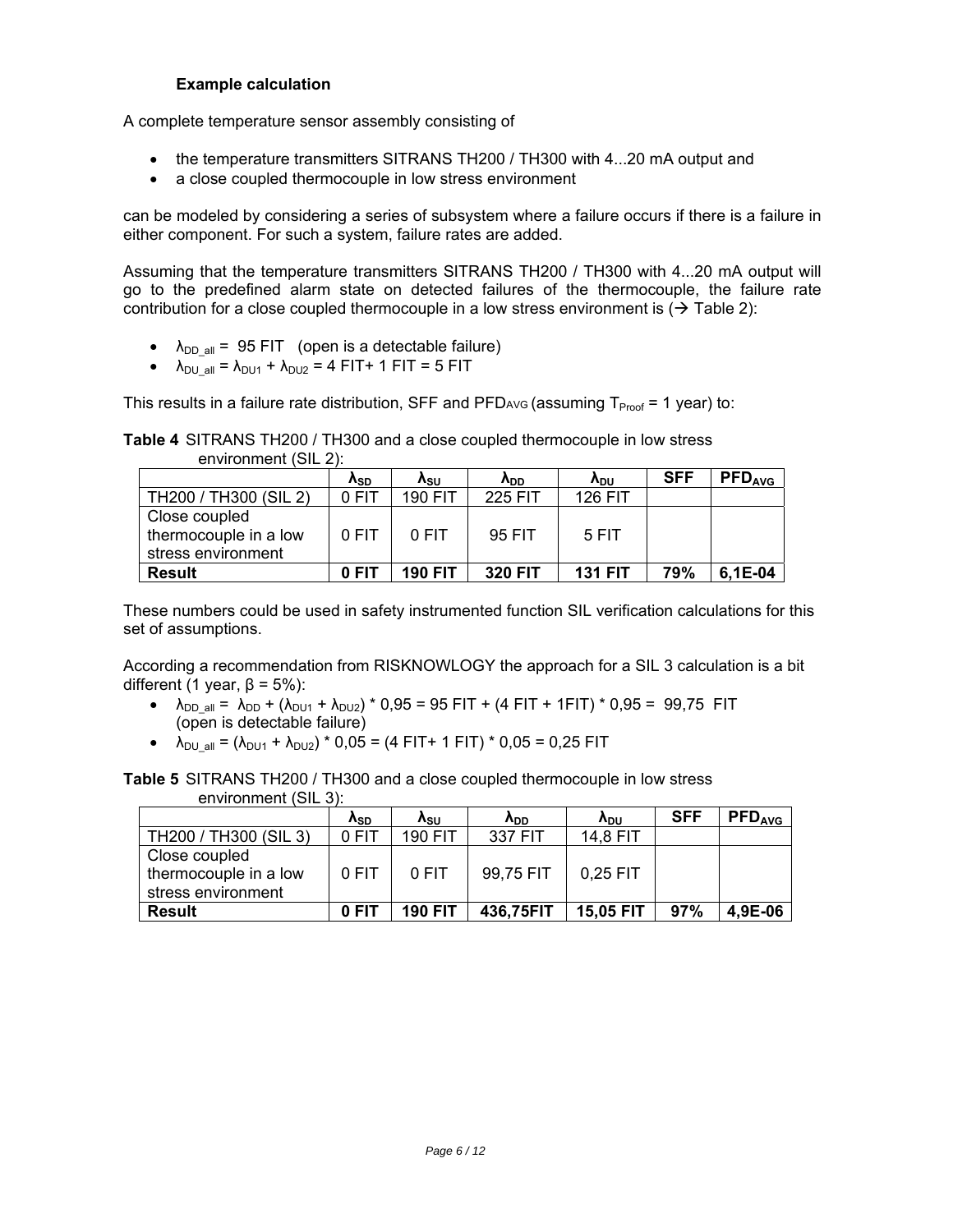#### **1.2 SITRANS TH200 / TH300 with RTD**

The failure mode distribution for an RTD also depends on the application with the key variables being stress level, RTD wire length and RTD type (2/3 wire or 4 wire). The key stress variables are high vibration and frequent temperature cycling. These environment conditions are known to cause cracks in the substrate leading to broken lead connection welds. Failure rate distributions are shown in Table 6 to Table 9. The temperature transmitters SITRANS TH200 / TH300 with 4...20 mA output will detect open and short circuit RTD failures and drive their output to the specified failure state.

| <b>TUDIO U</b> TYDIOUI IUIIUI CTULCO TOI TYYII CTATDO (WILIT CALCHOIOTI WII CT |                   |                    |                       |  |  |  |
|--------------------------------------------------------------------------------|-------------------|--------------------|-----------------------|--|--|--|
| <b>RTD Failure Mode Distribution</b>                                           | <b>Low Stress</b> | <b>High Stress</b> | <b>Classification</b> |  |  |  |
| Open Circuit                                                                   | 410 FIT           | 8200 FIT           | A <sub>DD1</sub>      |  |  |  |
| <b>Short Circuit</b>                                                           | 20 FIT            | 400 FIT            | A <sub>DD2</sub>      |  |  |  |
| Drift (Temperature Measurement error)                                          | 70 FIT            | 1400 FIT           | Anu                   |  |  |  |

**Table 6** Typical failure rates for 4-Wire RTDs (with extension wire)

**Table 7** Typical failure rates for 4-Wire RTDs (close coupled)

| <b>RTD Failure Mode Distribution</b>  | <b>Low Stress</b> | <b>High Stress</b> | <b>Classification</b>  |
|---------------------------------------|-------------------|--------------------|------------------------|
| Open Circuit                          | 41.5 FIT          | 830 FIT            | A <sub>DD1</sub>       |
| <b>Short Circuit</b>                  | $2.5$ FIT         | 50 FIT             | A <sub>DD2</sub>       |
| Drift (Temperature Measurement error) | 6 FIT             | 120 FIT            | <b>A</b> <sub>DU</sub> |

**Table 8** Typical failure rates for 2/3-Wire RTDs (with extension wire)

| <b>RTD Failure Mode Distribution</b>  | <b>Low Stress</b> | <b>High Stress</b> | <b>Classification</b> |
|---------------------------------------|-------------------|--------------------|-----------------------|
| Open Circuit                          | 370.5 FIT         | 7410 FIT           | A <sub>DD1</sub>      |
| <b>Short Circuit</b>                  | 9.5 FIT           | <b>190 FIT</b>     | $\Lambda_{DD2}$       |
| Drift (Temperature Measurement error) | 95 FIT            | 1900 FIT           | Λ <sub>DU</sub>       |

**Table 9** Typical failure rates for 2/3-Wire RTDs (close coupled)

| <b>RTD Failure Mode Distribution</b>  | <b>Low Stress</b> | <b>High Stress</b> | <b>Classification</b>  |
|---------------------------------------|-------------------|--------------------|------------------------|
| Open Circuit                          | 38 FIT            | 758 FIT            | A <sub>DD1</sub>       |
| <b>Short Circuit</b>                  | 1.5 FIT           | <b>29 FIT</b>      | A <sub>DD2</sub>       |
| Drift (Temperature Measurement error) | 8.5 FIT           | 173 FIT            | <b>A</b> <sub>DU</sub> |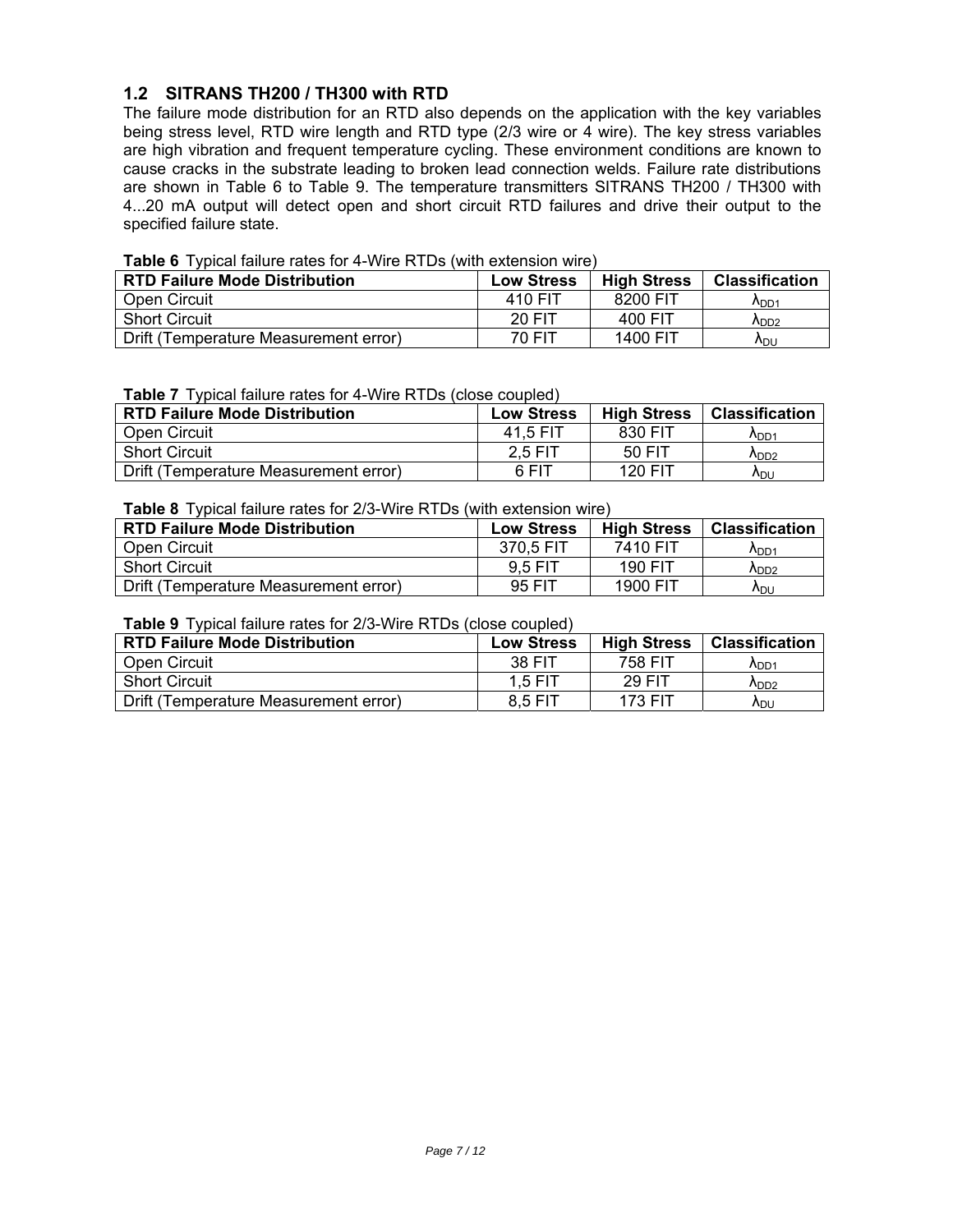#### **Example calculation**

A complete temperature sensor assembly consisting of

- the temperature transmitters SITRANS TH200 / TH300 with 4...20 mA output and
- a close coupled 4-wire RTD in low stress environment

can be modeled by considering a series of subsystem where a failure occurs if there is a failure in either component. For such a system, failure rates are added.

Assuming that the temperature transmitters SITRANS TH200 / TH300 with 4...20 mA output will go to the predefined alarm state on a detected failure of the RTD, the failure rate contribution for a close coupled 4-wire RTD in a low stress environment is  $($   $\rightarrow$  Table 7):

•  $\lambda_{DD\_all} = \lambda_{DD1} + \lambda_{DD2} = 41,5$  FIT + 2,5 FIT = 44 FIT (open and short are detectable failures) •  $\lambda_{\text{DU all}} = 6$  FIT

This results in a failure rate distribution, SFF and  $PF_{DAVG}$  (assuming  $T_{Proof}$  = 1 year) to:

**Table 10** SITRANS TH200 / TH300 and a close coupled 4-wire RTD in low stress environment (SIL 2):

|                                                          | <b>A</b> sp | ∧su            | <b>A</b> <sub>D</sub> | Λ <sub>DU</sub> | <b>SFF</b> | <b>PFD<sub>AVG</sub></b> |
|----------------------------------------------------------|-------------|----------------|-----------------------|-----------------|------------|--------------------------|
| TH200 / TH300 (SIL 2)                                    | 0 FIT       | <b>190 FIT</b> | 225 FIT               | <b>126 FIT</b>  |            |                          |
| Close coupled 4-wire<br>RTD in low stress<br>environment | 0 FIT       | $0$ FIT        | 44 FIT                | 6 FIT           |            |                          |
| <b>Result</b>                                            | 0 FIT       | <b>190 FIT</b> | <b>269 FIT</b>        | <b>132 FIT</b>  | 77%        | $6,1E-04$                |

These numbers could be used in safety instrumented function SIL verification calculations for this set of assumptions.

According a recommendation from RISKNOWLOGY the approach for a SIL 3 calculation is a bit different (1 year,  $β = 5\%$ ):

- $\lambda_{\text{DD all}} = (\lambda_{\text{DD1}} + \lambda_{\text{DD2}}) (\lambda_{\text{DU}} * 0.95) = (41.5 \text{ FIT} + 2.5 \text{ FIT}) + (6 \text{ FIT} * 0.95) = 49.7 \text{ FIT}$ (open is a detectable failures)
- $\lambda_{\text{DU all}} = (\lambda_{\text{DU}} * 0.05) = 6$  FIT  $* 0.05 = 0.3$  FIT

**Table 11** SITRANS TH200 / TH300 and a close coupled 4-wire RTD in low stress environment (SIL 3)

|                       | ∧sn   | ∧su            | Ann       | <b>A</b> <sub>DU</sub> | SFF | <b>PFD<sub>AVG</sub></b> |
|-----------------------|-------|----------------|-----------|------------------------|-----|--------------------------|
| TH200 / TH300 (SIL 3) | 0 FIT | 190 FIT        | 337 FIT   | 14,8 FIT               |     |                          |
| Close coupled 4-wire  |       |                |           |                        |     |                          |
| RTD in low stress     | 0 FIT | $0$ FIT        | 49.7 FIT  | $0.3$ FIT              |     |                          |
| environment           |       |                |           |                        |     |                          |
| <b>Result</b>         | 0 FIT | <b>190 FIT</b> | 386,7 FIT | <b>15,1 FIT</b>        | 97% | 4,8E-06                  |

**Definitions:** 

**Close coupled sensor** ≤12 in / 30cm AND completely enclosed **Sensor with extension wire**  $\longrightarrow$  **2 in / 30cm or not completely enclosed**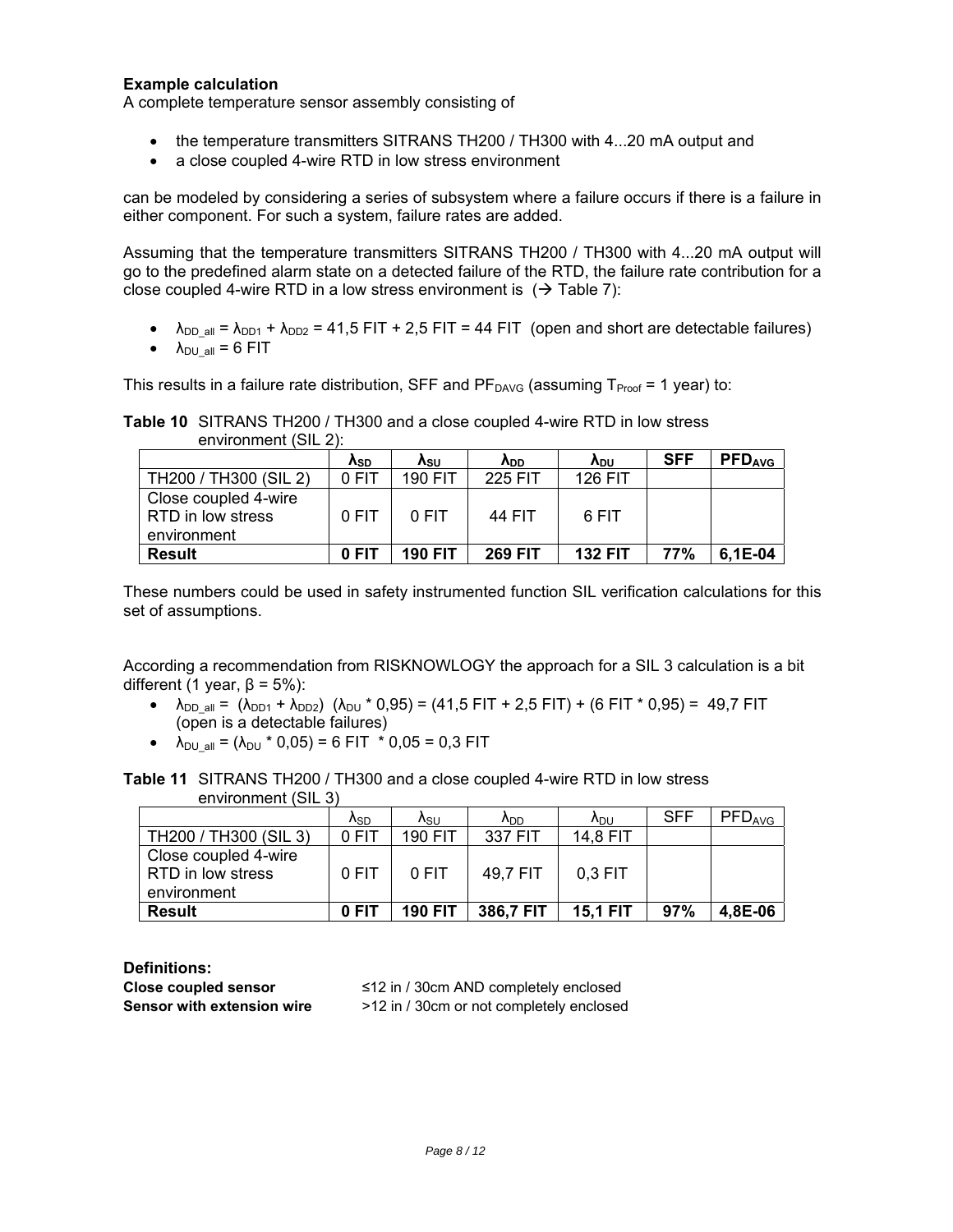## **Zusätzliche Information:**

# **Berechnung der Fehlerraten eines Sensors am Beispiel einesTH200 / TH300 Systems.**

Die Berechnung für die anderen Temperaturtransmitter TR200 / TR300, TF mit TH200 / TH300 ist gleich.

### **2 Verwendung der Ergebnisse der FMEDA**

Der Temperaturtransmitter SITRANS TH200 / TH300 mit 4…20 mA Ausgang zusammen mit einem Temperaturfühler wird zu einer Temperaturmesseinheit. Sollen die Werte diese FMEDA in einer Beurteilung der Funktionalen Sicherheit verwendet werden, so sind die Fehlerraten und die Fehlerarten des Temperaturfühlers zu berücksichtigen.

#### **2.1 SITRANS TH200 / TH300 mit Thermoelement**

Die Aufteilung der Fehlerrate eines Thermoelementes auf die Fehlerarten variiert in den Veröffentlichungen. Es gibt aber eine klare Übereinstimmung, dass das eine offen Verbindung oder Durchbrennen die dominierenden Fehlerarten sind. Während einige Abschätzungen den Anteil dieser Fehlerart mit 99% festlegen, zeigen Tabelle 1 bis Tabelle 3 eine etwas konservativere Verteilung der Fehler anwendbar für SIS Anwendung, wenn Thermoelemente an den Temperaturtransmitter SITRANS TH200 / TH300 mit 4…20 mA Ausgang angeschlossen werden. Der Driftfehler ist hauptsächlich auf die Alterung des Thermoelementes zurückzuführen. Der SITRANS TH200 / TH300 mit 4…20 mA Ausgang erkennt ein offenes (durchgebranntes) Thermoelement und bringt den Ausgang in den spezifizierten Fehlerzustand.

| Verteilung der Fehler eines<br><b>Thermoelements</b> | niedere<br><b>Belastung</b> | hohe<br><b>Belastung</b> | Fehlereinstufung       |
|------------------------------------------------------|-----------------------------|--------------------------|------------------------|
| offen (durchgebrannt)                                | 900 FIT                     | 18000 FIT                | <b>A</b> <sub>D</sub>  |
| Kurzschluss (Messfehler bei<br>Temperaturmessung)    | 50 FIT                      | 1000 FIT                 | A <sub>D111</sub>      |
| Drift (Messfehler bei Temperaturmessung)             | 50 FIT                      | 1000 FIT                 | $\Lambda_{\text{DU2}}$ |

**Tabelle 1** Typische Fehlerraten eines Thermoelementes (mit Anschlussleitungen)

|  |  | Tabelle 2 Typische Fehlerraten eines Thermoelementes (direkt angeschlossen) |  |
|--|--|-----------------------------------------------------------------------------|--|
|--|--|-----------------------------------------------------------------------------|--|

| Verteilung der Fehler eines<br><b>Thermoelements</b> | niedere<br><b>Belastung</b> | hohe<br><b>Belastung</b> | Fehlereinstufung       |
|------------------------------------------------------|-----------------------------|--------------------------|------------------------|
| offen (durchgebrannt)                                | 95 FIT                      | 1900 FIT                 | $\Lambda_{DD}$         |
| Kurzschluss (Messfehler bei<br>Temperaturmessung)    | 4 FIT                       | 80 FIT                   | $\lambda_{\text{DU1}}$ |
| Drift (Messfehler bei Temperaturmessung)             | 1 FIT                       | <b>20 FIT</b>            | $\Lambda_{\rm DU2}$    |

**Tabelle 3** Typische Fehlerraten eines Thermoelementes (auf einer Leiterplatte)

| Verteilung der Fehler eines<br><b>Thermoelements</b> | niedere Belastung | Fehlereinstufung       |
|------------------------------------------------------|-------------------|------------------------|
| offen (durchgebrannt)                                | <b>19 FIT</b>     | $\Lambda_{DD}$         |
| Kurzschluss (Messfehler bei<br>Temperaturmessung)    | $0.8$ FIT         | $A_{DU1}$              |
| Drift (Messfehler bei Temperaturmessung)             | $0.2$ FIT         | $\Lambda_{\text{DU2}}$ |

Definition:

- *niedere Belastung gilt für Umgebung mit geringen Schwingungen oder bei der Verwendung eines schwingungsgedämpften Sensors.*
- *hohe Belastung gilt für Umgebung mit starken Schwingungen.*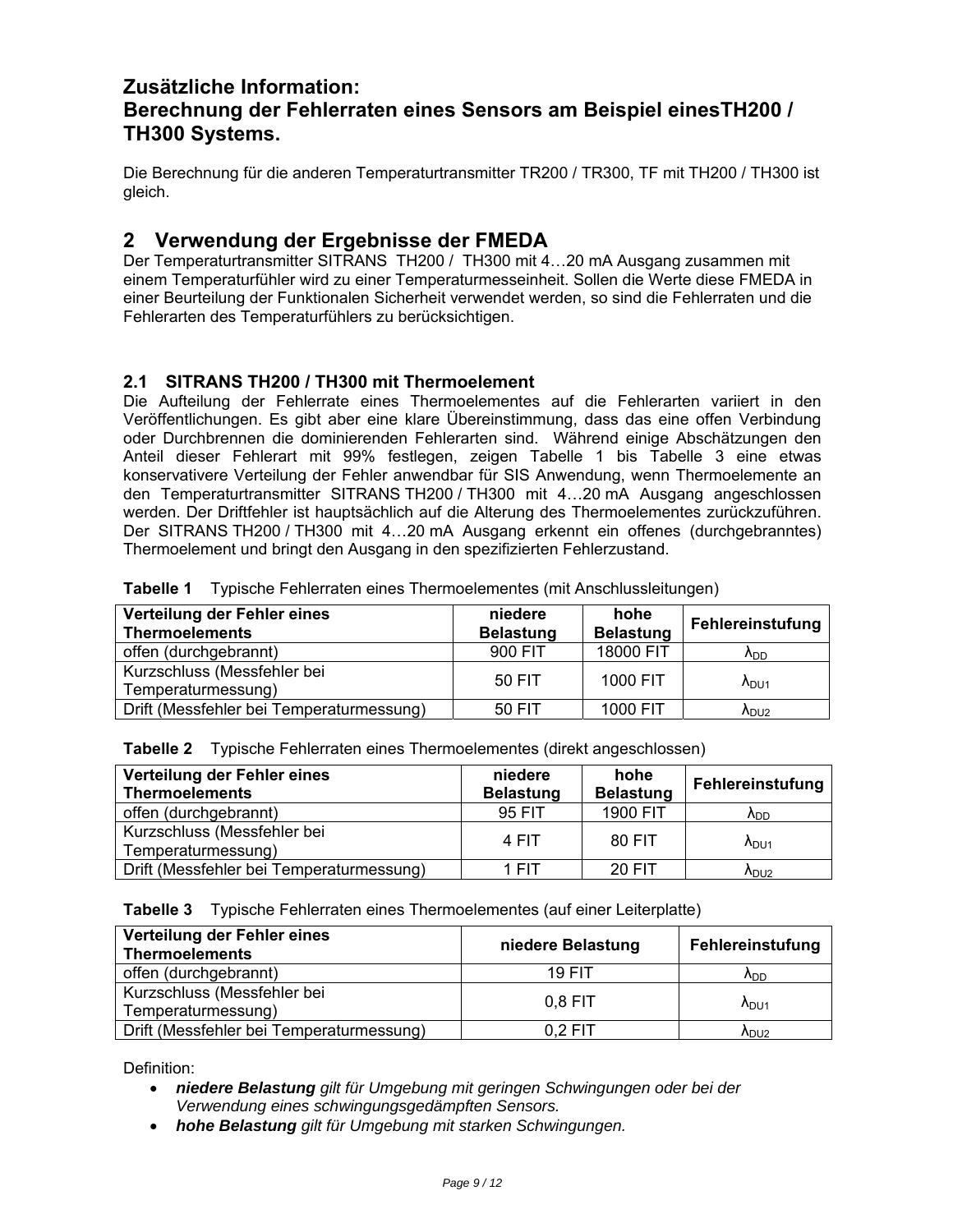#### **Rechenbeispiel:**

Eine vollständige Temperaturmesseinheit bestehend aus

- dem Temperaturtransmitter SITRANS TH200 / TH300 mit 4…20 mA Ausgang und
- einem direkt angeschlossenen Thermoelement in einer Anwendung mit niederer Belastung

kann durch eine Reihe von Teilsystemen modelliert werden, bei dem ein Fehler auftritt, wenn eines der Teilsysteme einen Fehler aufweist. Für derartige Systeme werden Fehlerraten addiert.

Unter der Annahme, dass der Temperaturtransmitter SITRANS TH200 / TH300 mit 4…20 mA Ausgang in den definierten Alarmzustand beim Erkennen eines Fehlers des Thermoelements geht, so trägt ein direkt angeschlossenes Thermoelement in einer Anwendung mit niedererer Belastung folgende Fehlerraten bei  $(\rightarrow$  Tabelle 2):

- $\lambda_{\text{DD all}} = 95$  FIT (offen ist ein erkennbarer Fehler)
- $\lambda_{\text{DU all}} = \lambda_{\text{DU1}} + \lambda_{\text{DU2}} = 4$  FIT+ 1 FIT = 5 FIT

Das ergibt folgende Fehlerverteilung, SFF und PFD<sub>AVG</sub> (unter der Annahme, T<sub>Proof</sub> = 1 Jahr):

**Tabelle 4** SITRANS TH200 / TH300, direkt angeschlossenes Thermoelement in einer Umgebung mit niederer Belastung (SIL 2):

|                                                                                        | ΛsD   | Asu            | <b>A<sub>DD</sub></b> | A <sub>DU</sub> | <b>SFF</b> | <b>PFD<sub>AVG</sub></b> |
|----------------------------------------------------------------------------------------|-------|----------------|-----------------------|-----------------|------------|--------------------------|
| TH200 / TH300 (SIL 2)                                                                  | 0 FIT | <b>190 FIT</b> | <b>225 FIT</b>        | <b>126 FIT</b>  |            |                          |
| Direkt angeschlossenes<br>Thermoelement in einer<br>Umgebung mit niederer<br>Belastung | 0 FIT | 0 FIT          | 95 FIT                | 5 FIT           |            |                          |
| Ergebnis                                                                               | 0 FIT | <b>190 FIT</b> | <b>320 FIT</b>        | <b>131 FIT</b>  | 79%        | 6,1E-04                  |

Diese Werte können dazu verwendet werden, eine SIL Verifikation eines Sicherheitsinstrumentierten Systems, unter diesen Annahmen, durchzuführen.

Nach einer Empfehlung von RISKNOWLOGY muss für eine SIL 3 Berechnung ein etwas anderer Ansatz gewählt werden (1 Jahr, β = 5%):

- $\lambda_{\text{DD all}} = \lambda_{\text{DD}} + (\lambda_{\text{DU1}} + \lambda_{\text{DU2}})^* 0.95 = 95$  FIT + (4 FIT + 1FIT) \* 0.95 = 99.75 FIT (offen ist ein erkennbarer Fehler)
- $\lambda_{\text{DU all}} = (\lambda_{\text{DU1}} + \lambda_{\text{DU2}}) * 0.05 = (4 \text{ FIT} + 1 \text{ FIT}) * 0.05 = 0.25 \text{ FIT}$

**Tabelle 5** SITRANS TH200 / TH300 mit einem direkt angeschlossenes Thermoelement in einer Umgebung mit niederer Belastung (SIL 3):

|                                                                                        | <b>A</b> sp | Asu            | <b>A<sub>DD</sub></b> | <b>A</b> <sub>DU</sub> | <b>SFF</b> | <b>PFD<sub>AVG</sub></b> |
|----------------------------------------------------------------------------------------|-------------|----------------|-----------------------|------------------------|------------|--------------------------|
| TH200 / TH300 (SIL 3)                                                                  | 0 FIT       | <b>190 FIT</b> | 337 FIT               | 14,8 FIT               |            |                          |
| Direkt angeschlossenes<br>Thermoelement in einer<br>Umgebung mit niederer<br>Belastung | 0 FIT       | 0 FIT          | 99,75 FIT             | $0.25$ FIT             |            |                          |
| <b>Ergebnis</b>                                                                        | 0 FIT       | <b>190 FIT</b> | 436,75FIT             | 15,05 FIT              | 97%        | 4,9E-06                  |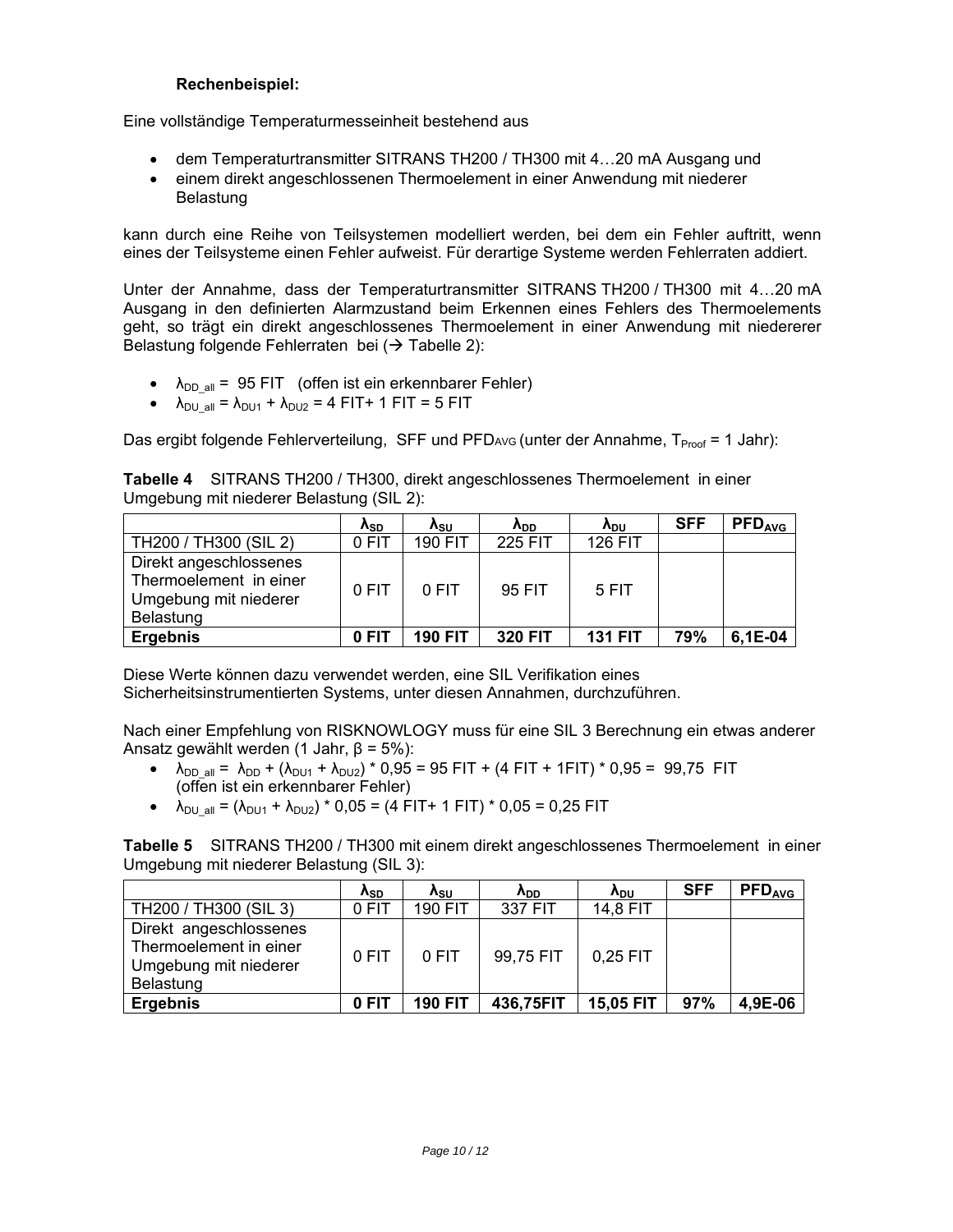#### **2.2 SITRANS TH200 / TH300 mit Widerstandsthermometer**

Die Aufteilung der Fehlerrate eines Widerstandthermometers auf die Fehlerarten hängt von der Anwendung ab. Wichtige Kriterien sind hier Belastung, Länge der Anschlussleitung und Anschlussart (2/3- oder 4-Leiter Anschluss). Kriterien für die Belastung sind starke Vibration und die Häufigkeit von Temperaturzyklen. Diese Umgebungsbedingungen sind bekannt dafür zu Rissen im Substrat, und damit zu gebrochenen Anschlussverbindungen zu führen. Die Verteilung der Fehler auf die verschiedenen Fehlerarten zeigen die Tabelle 6 bis Tabelle 9. Der Temperaturtransmitter SITRANS TH200 / TH300 mit 4…20 mA Ausgang erkennt Unterbrechungen und Kurzschlüsse des Widerstandthermometers und bringt den Ausgang dann in den spezifizierten Fehlerzustand.

**Tabelle 6** Typische Fehlerraten eines 4-Draht Widerstandthermometers (mit Anschlussleitungen)

| Verteilung der Fehler eines<br>Widerstandthermometers | niedere<br><b>Belastung</b> | hohe<br><b>Belastung</b> | Fehlereinstufung   |
|-------------------------------------------------------|-----------------------------|--------------------------|--------------------|
| offen                                                 | 410 FIT                     | 8200 FIT                 | $\Lambda_{DD1}$    |
| Kurzschluss                                           | 20 FIT                      | 400 FIT                  | $\Lambda_{DD2}$    |
| Drift (Messfehler bei Temperaturmessung)              | 70 FIT                      | 1400 FIT                 | $\Lambda_{\rm DU}$ |

**Tabelle 7** Typische Fehlerraten eines 4-Draht Widerstandthermometers (direkt angeschlossen)

| Verteilung der Fehler eines<br>Widerstandthermometers | niedere<br><b>Belastung</b> | hohe<br><b>Belastung</b> | Fehlereinstufung   |  |
|-------------------------------------------------------|-----------------------------|--------------------------|--------------------|--|
| offen                                                 | 41,5 FIT                    | 830 FIT                  | A <sub>DD1</sub>   |  |
| <b>Kurzschluss</b>                                    | $2.5$ FIT                   | 50 FIT                   | $\Lambda_{DD2}$    |  |
| Drift (Messfehler bei Temperaturmessung)              | 6 FIT                       | 120 FIT                  | $\Lambda_{\rm DU}$ |  |

**Tabelle 8** Typische Fehlerraten eines 2/3-Leiter Widerstandthermometers (mit Anschlussleitungen)

| Verteilung der Fehler eines<br>Widerstandthermometers | niedere<br><b>Belastung</b> | hohe<br><b>Belastung</b> | Fehlereinstufung       |
|-------------------------------------------------------|-----------------------------|--------------------------|------------------------|
| offen                                                 | 370.5 FIT                   | 7410 FIT                 | A <sub>DD1</sub>       |
| Kurzschluss                                           | 9.5 FIT                     | 190 FIT                  | A <sub>DD2</sub>       |
| Drift (Messfehler bei Temperaturmessung)              | 95 FIT                      | 1900 FIT                 | <b>A</b> <sub>DU</sub> |

**Tabelle 9** Typische Fehlerraten eines 2/3-Leiter Widerstandthermometers (direkt angeschlossen)

| Verteilung der Fehler eines<br>Widerstandthermometers | niedere<br><b>Belastung</b> | hohe<br><b>Belastung</b> | Fehlereinstufung   |
|-------------------------------------------------------|-----------------------------|--------------------------|--------------------|
| offen                                                 | 38 FIT                      | 758 FIT                  | A <sub>DD1</sub>   |
| <b>Kurzschluss</b>                                    | $1.5$ FIT                   | <b>29 FIT</b>            | A <sub>DD2</sub>   |
| Drift (Messfehler bei Temperaturmessung)              | 8.5 FIT                     | <b>173 FIT</b>           | $\Lambda_{\rm DU}$ |